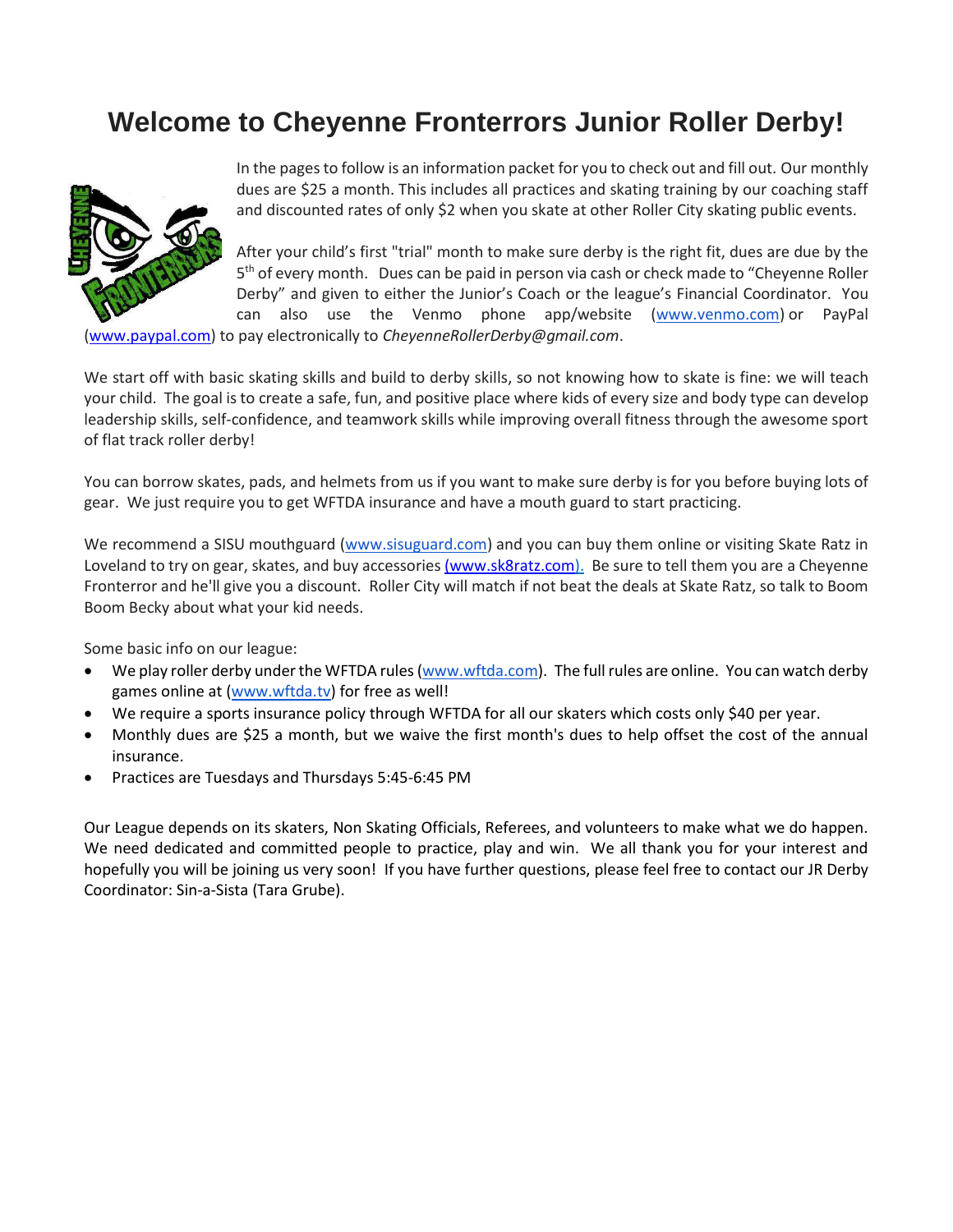## **WFTDA Skater Insurance**

The WFTDA is proud to offer insurance coverage to junior leagues. Coverage options include general liability and personal accident coverage. Junior flat track leagues operating in the United States may purchase insurance coverage through WFTDA Insurance. Leagues electing this coverage must comply with the WFTDA Safety Protocol and age requirements.

WFTDA insurance coverage includes:

- General liability coverage for \$2 million, per league
- Excess liability coverage for \$5 million, aggregate, per league
- Property damage for \$1 million
- Personal Accident coverage:
	- o \$1,500 deductible for skaters with primary insurance
	- o \$7,500 deductible for skaters without primary insurance
	- $\circ$  \$10,000 maximum

The WFTDA strongly recommends that skaters also carry their own primary medical insurance. Personal accident coverage through WFTDA Insurance is intended to supplement primary medical coverage, NOT replace it.

Personal accident coverage is available at a cost of \$40 per person, annually. General liability coverage may be purchased for \$250. The paperwork is minimal and there are no other insurance fees—no sanction fees, no charter fees, no late fees, no transfer fees! Leagues are provided with up to ten certificates of insurance at no cost. Additional certificates may be purchased for \$5 per certificate.

Junior roller derby coverage information may be obtained by emailing insurance@wftda.com. If you have any questions concerning coverage, contact insurance@wftda.com

WFTDA has insurance reciprocity agreements with JRDA, MRDA, USA Roller Sports (USARS), Canadian Women's Roller Derby Association (CRDI), and Roller Sports Canada (RSC) if RSC members purchase travel insurance. If you host a USARS skater or league, USARS requires that events be sanctioned through USARS in order for their insurance coverage to be in effect. If you host a league with WFTDA insurance, JRDA, MRDA, CRDI, or RSC, no further action is required in order for the event to be insured.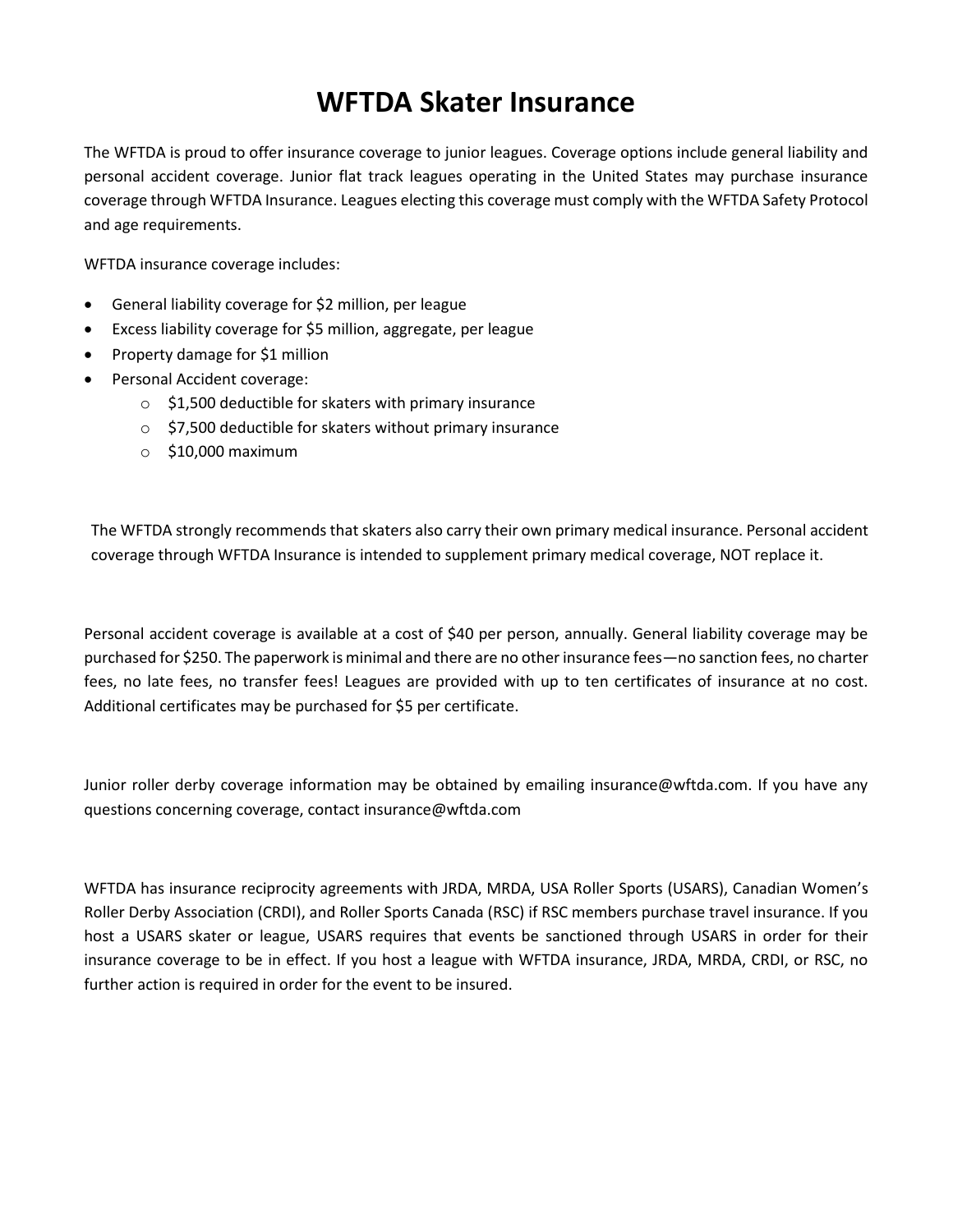# **HEALTH REGISTRATION/ EMERGENCY CONTACT**

| Legal Name: Last First First                                    |                                                                                                                                                                                                                                      |            | Birth date: <u>_______________</u>                                                                                                                                                                                             |           |     |
|-----------------------------------------------------------------|--------------------------------------------------------------------------------------------------------------------------------------------------------------------------------------------------------------------------------------|------------|--------------------------------------------------------------------------------------------------------------------------------------------------------------------------------------------------------------------------------|-----------|-----|
|                                                                 |                                                                                                                                                                                                                                      |            |                                                                                                                                                                                                                                |           |     |
|                                                                 |                                                                                                                                                                                                                                      |            | Address: Home Phone: Letter and the state of the state of the state of the state of the state of the state of the state of the state of the state of the state of the state of the state of the state of the state of the stat |           |     |
|                                                                 |                                                                                                                                                                                                                                      |            |                                                                                                                                                                                                                                |           |     |
|                                                                 |                                                                                                                                                                                                                                      |            |                                                                                                                                                                                                                                |           |     |
|                                                                 |                                                                                                                                                                                                                                      |            |                                                                                                                                                                                                                                |           |     |
|                                                                 |                                                                                                                                                                                                                                      |            |                                                                                                                                                                                                                                |           |     |
|                                                                 | Doctor or Clinic: <u>New York: New York: New York: New York: New York: New York: New York: New York: New York: New York: New York: New York: New York: New York: New York: New York: New York: New York: New York: New York: New</u> |            |                                                                                                                                                                                                                                |           |     |
|                                                                 |                                                                                                                                                                                                                                      |            | *Please attach a copy of Primary Insurance card (Front & Back)                                                                                                                                                                 |           |     |
| Does the League Member<br>have                                  | <b>No</b>                                                                                                                                                                                                                            | <b>Yes</b> | Does the League<br>Member have                                                                                                                                                                                                 | <b>No</b> | Yes |
| ADD / ADHD? circle one                                          |                                                                                                                                                                                                                                      |            | <b>Emotional Concerns?</b>                                                                                                                                                                                                     |           |     |
| Allergies? List: below                                          |                                                                                                                                                                                                                                      |            | <b>Epilepsy Seizures</b>                                                                                                                                                                                                       |           |     |
| Anaphylactic Allergy?                                           |                                                                                                                                                                                                                                      |            | <b>Hearing Problems?</b>                                                                                                                                                                                                       |           |     |
| Anemia?                                                         |                                                                                                                                                                                                                                      |            | <b>Heart Problems?</b>                                                                                                                                                                                                         |           |     |
| Asthma? List Triggers<br>Indicate: Mild, Moderate, or<br>Severe |                                                                                                                                                                                                                                      |            | Vision Problems?                                                                                                                                                                                                               |           |     |
| <b>Bladder Problems?</b>                                        |                                                                                                                                                                                                                                      |            | Contacts?                                                                                                                                                                                                                      |           |     |
| <b>Bowel Problems?</b>                                          |                                                                                                                                                                                                                                      |            | Glasses?                                                                                                                                                                                                                       |           |     |
| Dental Problems?                                                |                                                                                                                                                                                                                                      |            | Depression or Anxiety?<br>Circle One                                                                                                                                                                                           |           |     |
| Has the league member ever<br>had a serious injury?             |                                                                                                                                                                                                                                      |            | Diabetes? *Are there<br>any other concerns list<br>below?                                                                                                                                                                      |           |     |

If the answer to any of the above is YES, please explain.

If the answer to any of the above is YES, has the league member ever visited the emergency room or hospital for this condition? Please explain:

Does the league member take medication of any kind? If yes, please explain

*\*The league, at its discretion, may determine it is a safety risk for your child to participate with the Cheyenne Fronterrors.*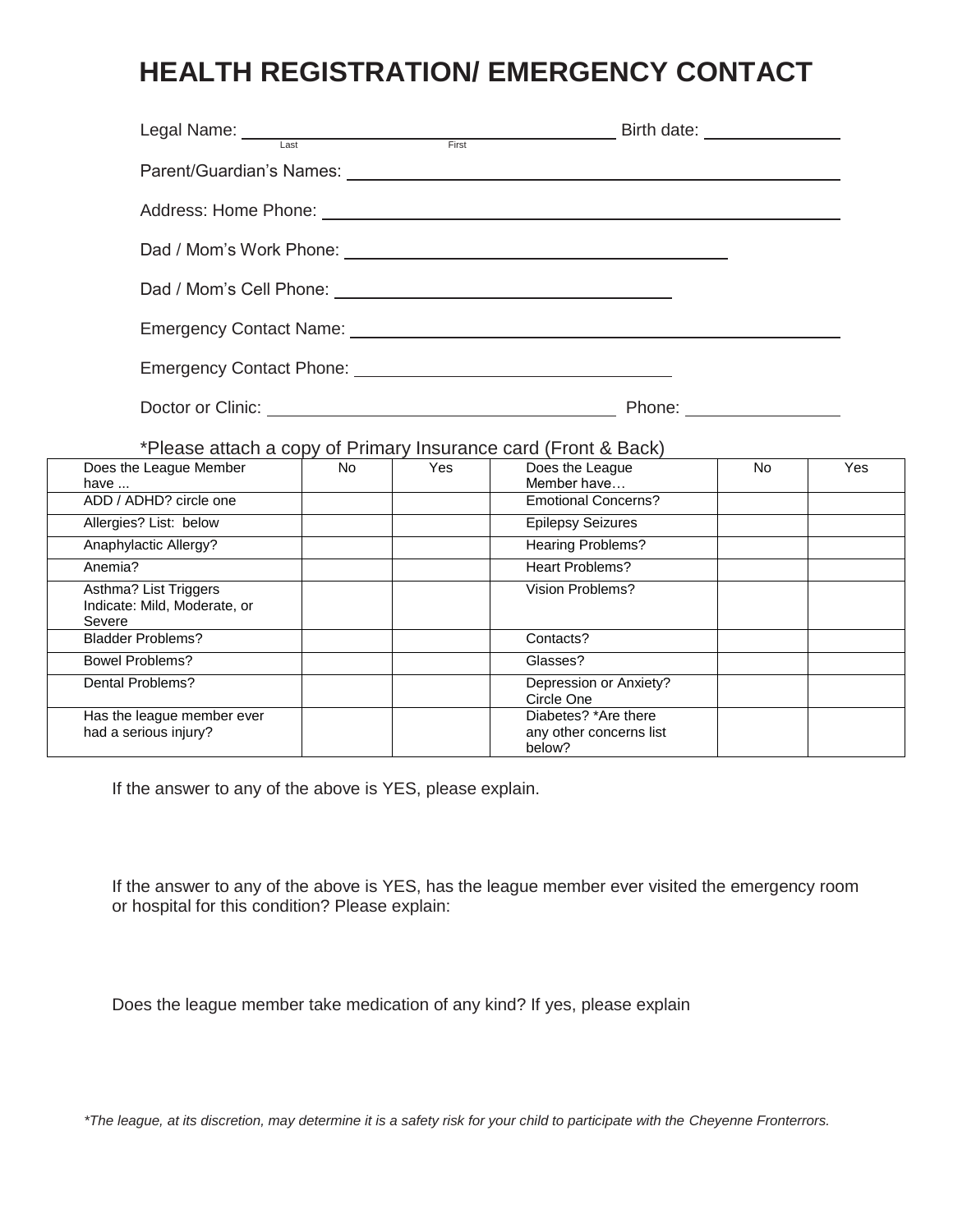### **PARENTAL AUTHORIZATION / MEDICAL RELEASE**

#### I, parent or legal guardian, of **(league member's name) \_\_\_\_\_\_\_\_\_\_\_\_\_\_\_\_\_\_\_\_\_\_\_\_\_\_\_\_\_\_\_\_\_\_**hereby give authorization for participation in any and all Junior Roller Derby Association League activities. I hereby grant permission to managing personnel and league representatives to authorize and obtain medical care from any licensed physician, hospital or medical clinic, should the skater become ill or injured while participating in league activities when neither parent nor legal guardian is present to grant authorization for immediate treatment. I assume all risks and hazards incidental to such participation, including transportation to and from league activities, and do hereby waive, release, indemnify and agree to hold harmless the JRDA and any Junior League and its agents, assigns, representatives, officers and employees from any and all claims arising out of the skater's participation in any and all league activities.

#### **I HAVE READ AND UNDERSTAND THE HEALTH REGISTRATION FORM AND PARENTAL AUTHORIZATION / MEDICAL RELEASE. I VERIFY THAT I HAVE COMPLETED THIS FORM AND THAT THE INFORMATION PROVIDED IS TRUE AND CORRECT. I FURTHER AGREE TO ABIDE BY THE RULES/GUIDELINES SET FORTH BY MY REGIONAL JUNIOR ROLLER DERBY LEAGUE.**

| Signature of League Member:                                                                                    | Date: |
|----------------------------------------------------------------------------------------------------------------|-------|
|                                                                                                                |       |
| Signature of Parent / Guardian: Note that the state of Parent Superior and Superior Superior Superior Superior | Date: |
|                                                                                                                |       |

PLEASE LIST BELOW ANY MEDICAL INFORMATION OR CONDITION WHICH MAY BE RELEVANT TO THE CARE AND TREATMENT (EMERGENCY OR OTHERWISE) OF THE CHILD.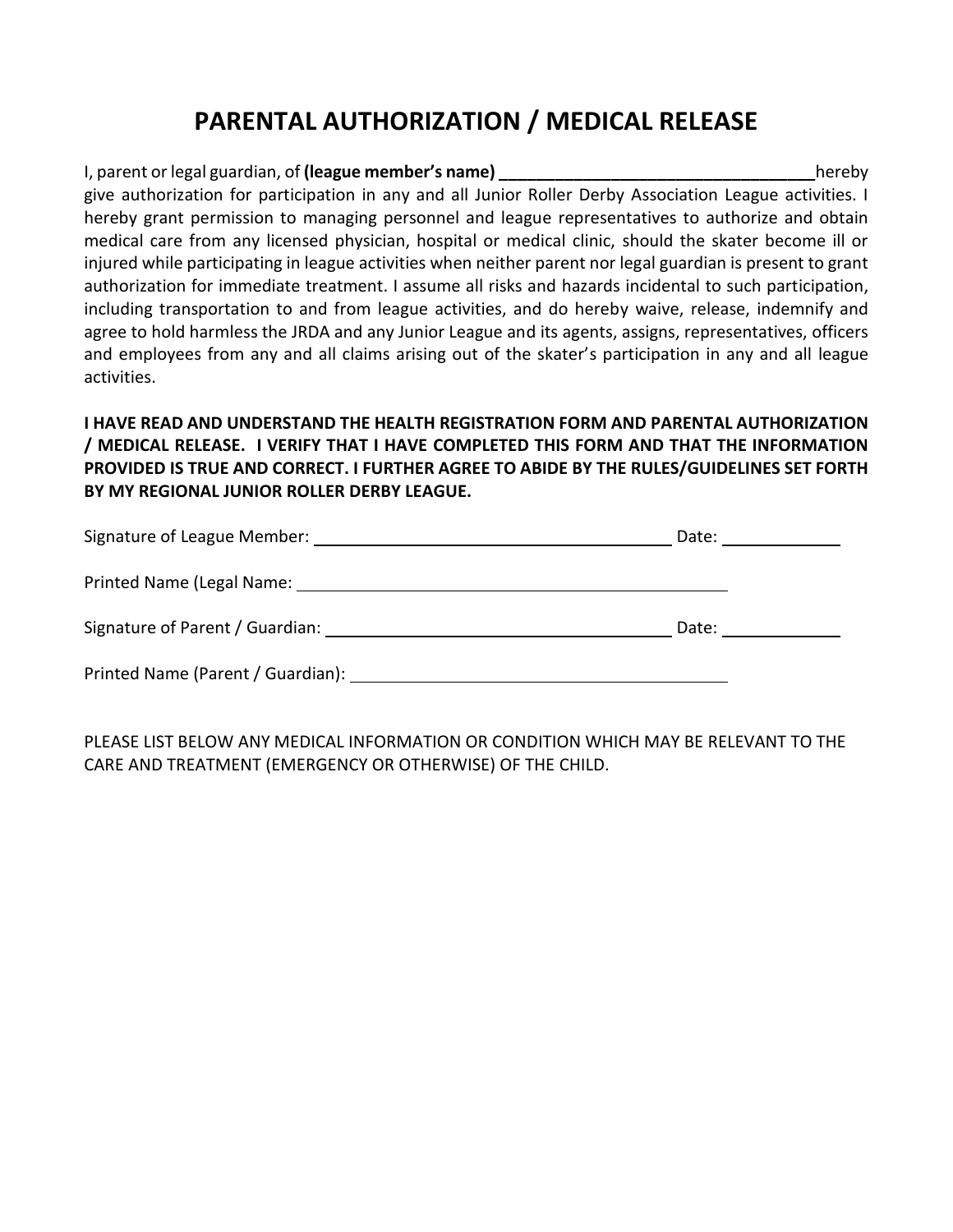## **Skater Behavioral & Anti-Bullying Policy**

By signing below I hereby agree that:

- 1. I understand that this is a community league that will offer competitive teams with varying skills, and I must pass a skills test and assessment prior to moving to a new level or being placed onto a team.
- 2. I will learn the rules of the game of roller derby per the most current WFTDA standards.
- 3. I will do my best to attend every practice and game, and I will give sufficient notice to my coach if I will be absent or late.
- 4. I will listen and learn from my coaches and other league members.
- 5. I will treat my coaches, other league members, officials, and fans with respect and good sportsmanship regardless of race, sex, creed, or abilities.
- 6. I will lead by example and demonstrate good sportsmanship with fellow skaters, coaches, officials, parents, and other attendees at every game and practice.
- 7. I will not engage in any behavior which would endanger the health, safety, or well-being of coaches, parents, league members, officials, or any other attendees.
- 8. I will not use drugs, alcohol, or tobacco and will report any teammates doing so.
- 9. I will not engage in the use of profanity, verbal or physical threats, or any abuse aimed at coaches, parents, league members, officials, or any other attendees.
- 10. I understand that there is a zero-tolerance policy for negative remarks/comments regarding any roller derby league, team, or skater.
- 11. I understand that compassion, tolerance, and communication are of the utmost importance for building a team and achieving excellence.
- 12. I will ask for help when I need it and not resent skaters of greater ability.
- 13. I will serve as a leader/mentor to skaters of lesser abilities and always encourage them.
- 14. I deserve to have fun and be safe during my sports experience and will tell parents or coaches if I feel this is no longer the case.
- 15. I recognize the importance of school and will not allow my derby commitment to interfere with my academic success.

If I fail to abide by the above behavioral policies, I will be subject to disciplinary action that could include, but is not limited to, a verbal warning, written warning, skating suspension, or expulsion from the league. Written documentation of all disciplinary actions will be kept on file.

|                                  | Date: |
|----------------------------------|-------|
|                                  |       |
|                                  | Date: |
| Printed Name of Parent/Guardian: |       |